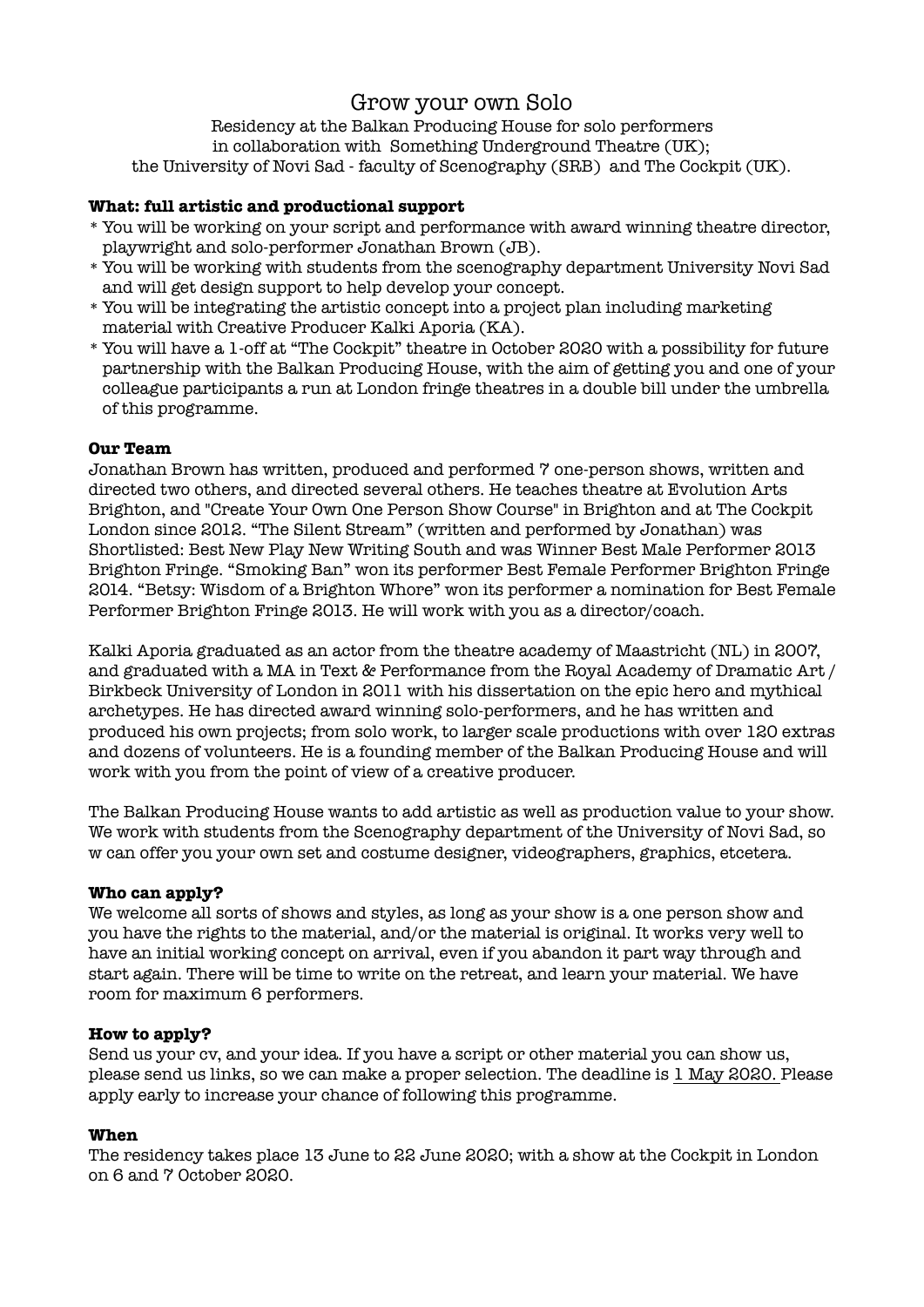### **Where**

At The Balkan Retreat [\(www.balkan-retreat.com\)](http://www.balkan-retreat.com) in Serbia. This is a permaculture smallholding set in a tiny village in the beautiful surroundings of the Fruska Gora National Park. You will sleep in quirky but comfortable shared accommodation and eat homegrown, homemade, seasonal organic food. We cater for all diets. Please let us know in advance any special requirements. More details about the Balkan Retreat on our website.

# **How to get here:**

– We will arrange a taxi to collect you (approx  $E$ 40), if you are coming from the airport. – Alternatively, make your own way: There are good bus connections from Zagreb, Sarajevo and Belgrade to Sremska Mitrovica, where pick-up can be arranged. Trains also from Zagreb and Belgrade (not from the airport). We are just 15 minutes off the Zagreb – Belgrade motorway (E70). There is plenty of room for parking.

### **Costs:**

The whole 10 day programme including accommodation and meals is £695 (€815). Travel is at your own cost. You will have a £50 budget for costumes and props (do-able in Serbia ;)

### **How to book and pay:**

Once you have been accepted on the course, you will be asked to pay half of the amount to secure your place and the other half before the first day of the course.

Payment details: The Balkan Producing House Co-op Limited Sort Code: 089299 Account Number: 65854770 00 IBAN: GB70 CPBK 0892 9965 8547 70 BIC: CPBK GB22 International Payments please via [transferwise.com](http://transferwise.com) (contact us for details)

# **The Cockpit/Box Office splits and royalties:**

We will perform two days at the Cockpit Theatre in London. You will perform one of those two days. The box office will be split between the Cockpit and the Balkan Producing House on a 50/50 basis. The expected income from these ticket sales is partially paying for your residency and included in the price. The risk of having no audience lies solely at the Balkan Producing House. How box office splits and royalties work is shown during the course.

# **UK Funding:**

You might be eligible for funding. We can help you with your funding application by proofreading the application and providing an invitation letter and other documentation if necessary. Here are some links to funding possibilities:

- Artist International Development Fund [\(https://www.artscouncil.org.uk/funding/artists-international-development-fund](https://www.artscouncil.org.uk/funding/artists-international-development-fund))

- Winston Churchill Memorial Trust [\(https://www.wcmt.org.uk](https://www.wcmt.org.uk))

- Lisa Ullmann Travelling Scholarship Fund [\(https://lutsf.org.uk/how-to-apply/](https://lutsf.org.uk/how-to-apply/))

- Fidelio Charitable Trust

http://www.fideliocharitabletrust.org.uk/index.php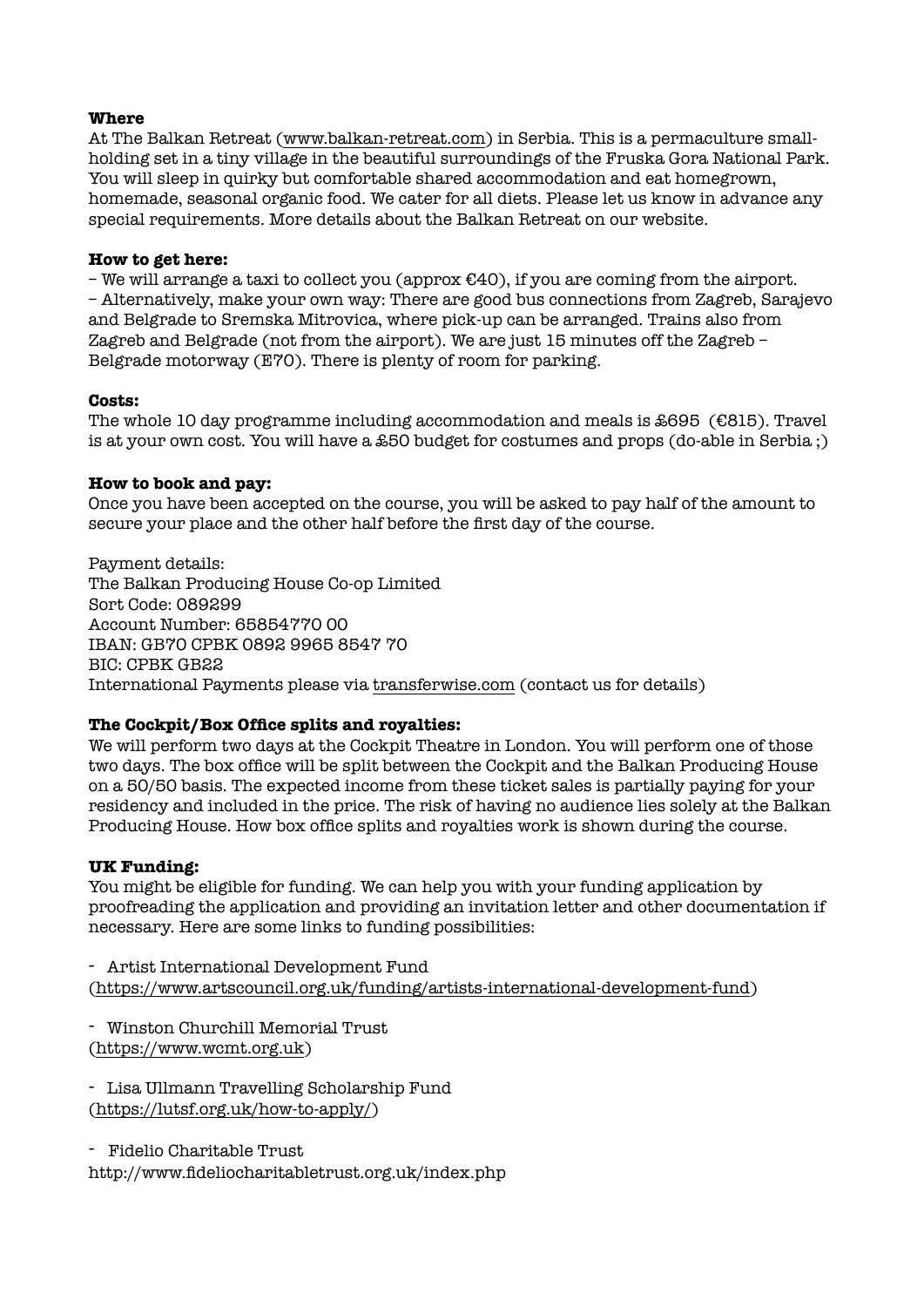- The Wingate Foundation [\(http://www.wingatefoundation.org.uk/sc\\_performing\\_arts.php](http://www.wingatefoundation.org.uk/sc_performing_arts.php))

- Oppenheim - John Downes Memorial Trust [\(http://www.oppenheimdownestrust.org/index.html](http://www.oppenheimdownestrust.org/index.html))

- EU Step Beyond Travel Grant [\(https://ecflabs.org/step-travel-grants](https://ecflabs.org/step-travel-grants))

# **Other Funding:**

- Mobility Funding Opportunities Website: <http://on-the-move.org/funding/>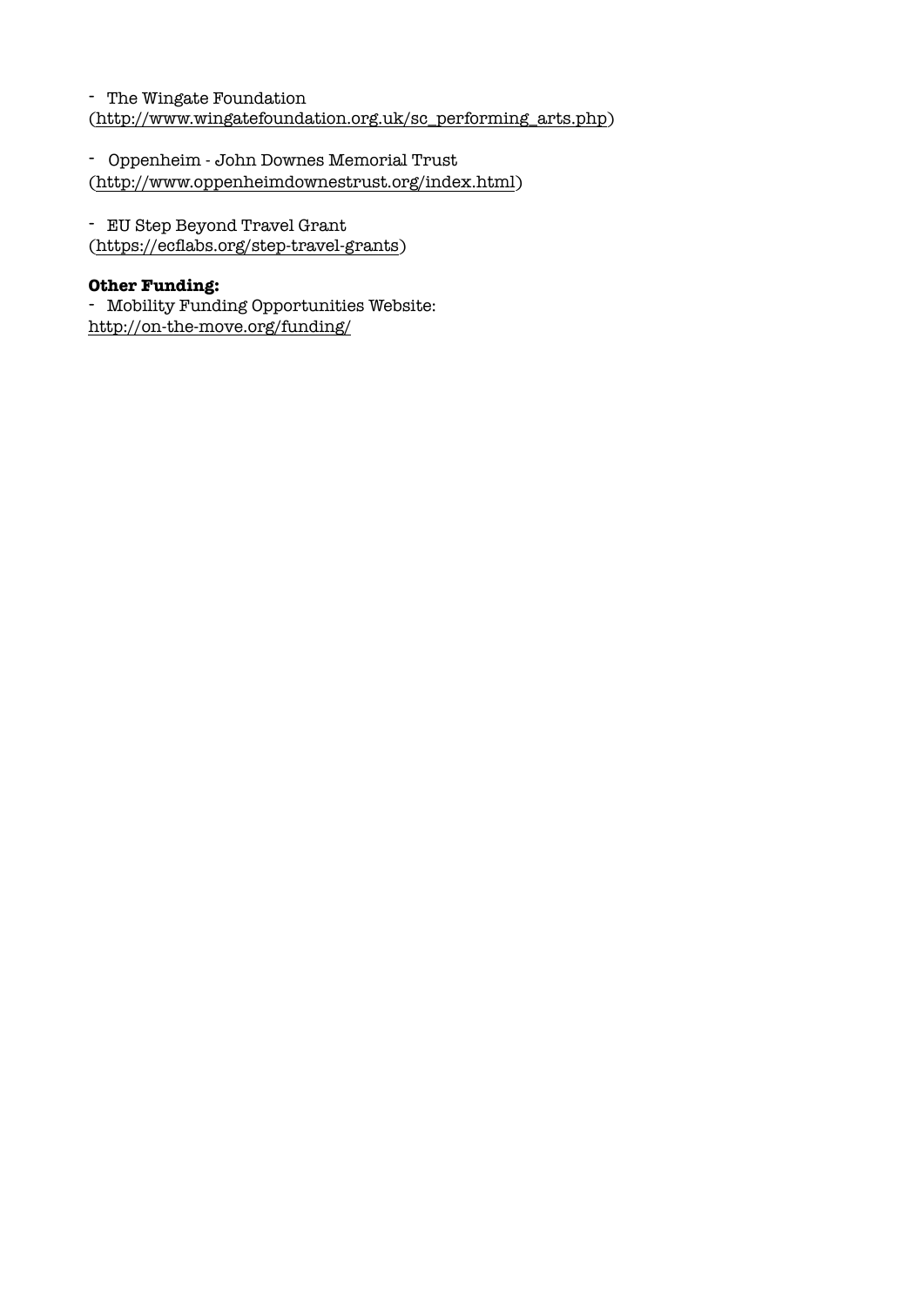# Programme:

# $\mathbf{Day\ 1^*}$ :

- 12:00 Arrival
- 13:30 Lunch
- 14:30 Introducing Team and Participants
- 16:00 First showing of material
- 19:30 Dinner

# **Day 2\*:**

- 8:15 Breakfast
- 9:00 The BPH Co-Operative: Financial Transparency and Royalties (KA) Groupwork
- 10:30 Grow your Solo Show (JB) Groupwork
- 13:30 Lunch
- 16:30 Grow your Show (JB) Groupwork
- 19:30 Dinner

# **Day 3\*:**

- 8:15 Breakfast
- 9:00 Work on Design Ideas Individual
- 10:30 Grow your Solo Show (JB) Groupwork
- 13:30 Lunch
- 16:30 Grow your Show (JB) Groupwork
- 19:30 Dinner

# **Day 4\*:**

- 8:15 Breakfast 9:00 Introduction to Project Plan (KA) - Groupwork 10:30 Grow your Solo Show (JB) - Groupwork 13:30 Lunch 16:30 Grow your Show (JB) - Groupwork 19:30 Dinner
- **Day 5\*:**
- 8:15 Breakfast 9:00 Work on Design Ideas - Individual 10:30 Grow your Solo Show (JB) - Groupwork 13:30 Lunch 16:30 Grow your Show (JB) - Groupwork 19:30 Dinner

# **Day 6\*:**

8:15 Breakfast 10:00 Grow your Show (JB) - Individual 11:00 Grow your Show (JB) - Individual 12:00 Grow your Show (JB) - Individual 13:30 Lunch 15:30 Grow your Show (JB) - Individual 17:30 Grow your Show (JB) - Individual 18:30 Grow your Show (JB) - Individual 19:30 Dinner

# **Day 7\*:**

8:15 Breakfast 9:00 Work on Material - Individual